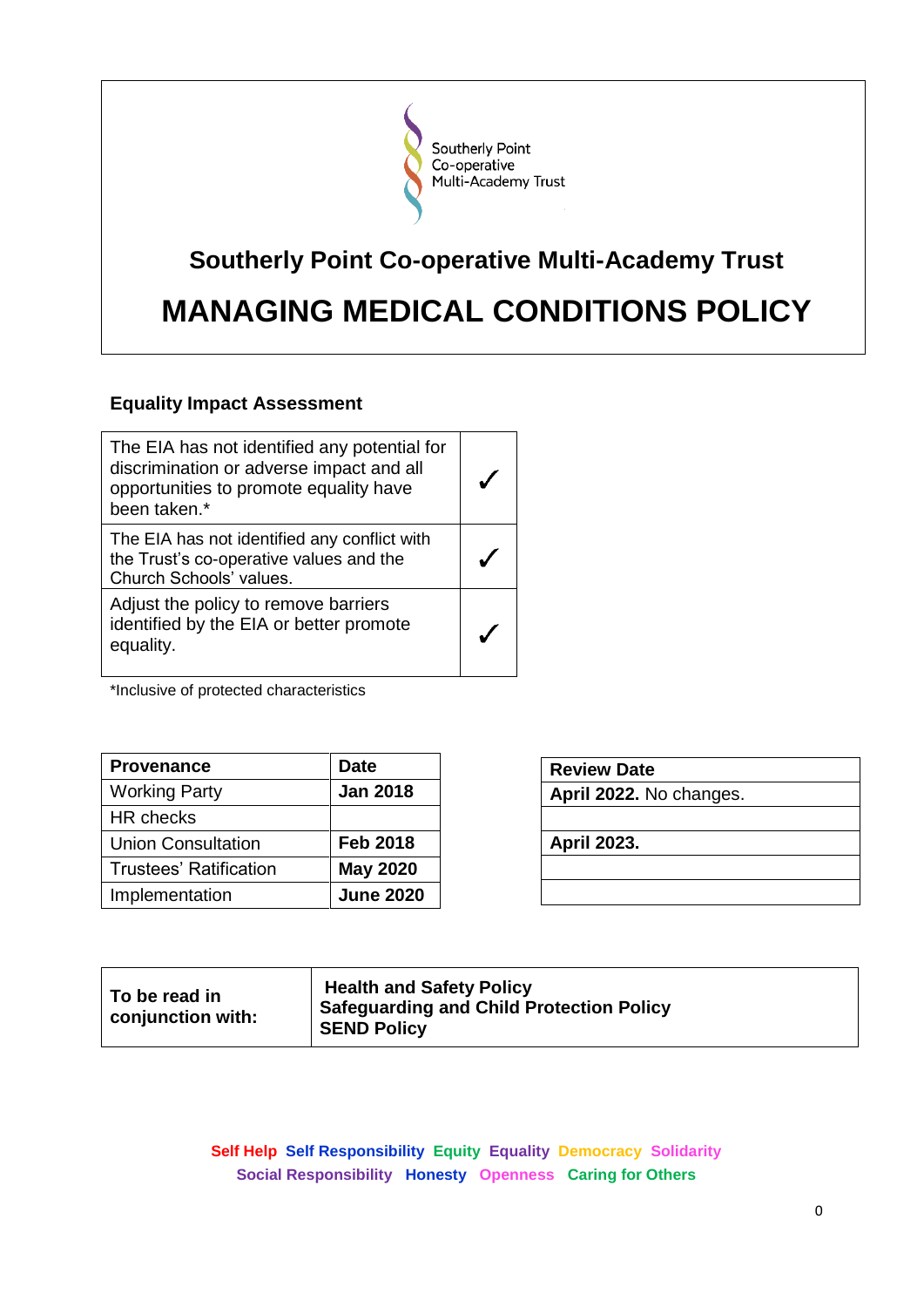# **Southerly Point Co-operative Multi-Academy Trust MANAGING MEDICAL CONDITIONS POLICY**

# **Supporting Pupils with Medical Conditions**

The named member of staff responsible for this medical conditions policy and its implementation is:

## NAME: ROLE:

# **DfE guidance**

Those in governance should ensure that all schools develop a policy for supporting pupils with medical conditions that is reviewed regularly and is readily accessible to parents and school staff.

Those in governance should ensure that the arrangements they set up include details on how the school's policy will be implemented effectively, including a named person who has overall responsibility for policy implementation.

Details should include:

- who is responsible for ensuring that sufficient staff are suitably trained
- a commitment that all relevant staff will be made aware of the child's condition
- cover arrangements in case of staff absence or staff turnover to ensure someone is always available
- briefing for supply teachers
- risk assessments for school visits, holidays, and other school activities outside of the normal timetable
- monitoring of individual healthcare plans

#### **1. This school is an inclusive community that supports and welcomes pupils with medical conditions.**

- The school is welcoming and supportive of pupils with medical conditions. It provides children with medical conditions with the same opportunities and access to activities (both school based and out-of-school) as other pupils. No child will be denied admission or prevented from taking up a place in this school because arrangements for their medical condition have not been made.
- The school will listen to the views of pupils and parents/carers.
- Pupils and parents/carers feel confident in the care they receive from this school and the level of that care meets their needs.
- Staff understand the medical conditions of pupils at the school and that they may be serious, adversely affect a child's quality of life and impact on their ability and confidence.
- All staff understand their duty of care to children and young people and know what to do in the event of an emergency.
- The whole school and local health community understand and support the medical conditions policy.
- The school understands that all children with the same medical condition will not have the same needs and will focus on the needs of each individual child.
- The school recognises its duties as detailed in Section 100 of the Children and Families Act 2014. (Other related legislation is referenced in DfE guidance p21). Some children with medical conditions may be considered to be disabled under the definition set out in the Equality Act 2010. Where this is the case, this school complies with their duties under that Act. Some may also have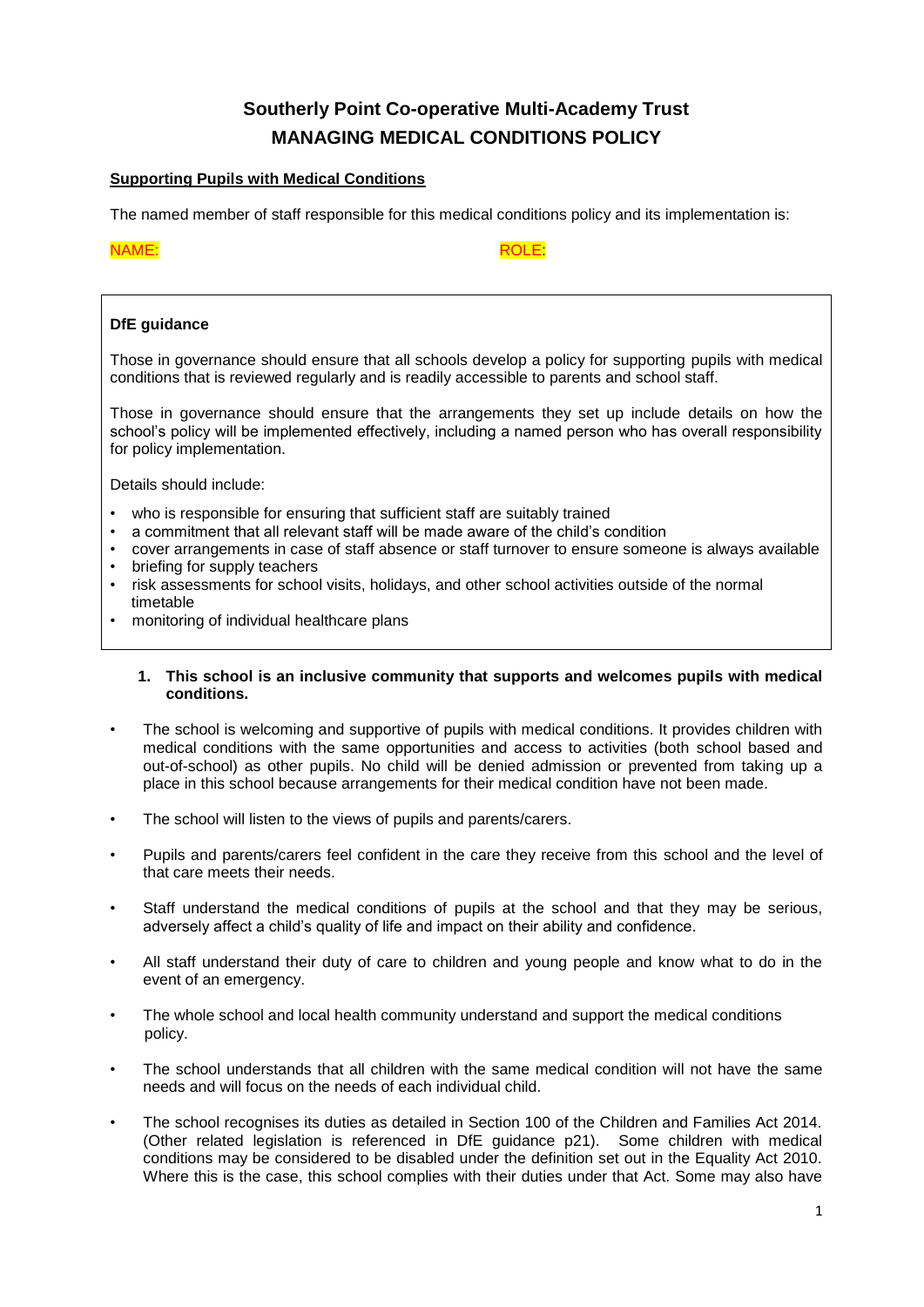special educational needs (SEN) and may have a statement or Education, Health and Care Plan (EHCP), which brings together health and social care needs, as well as their special educational provision. For children with SEN, this policy should be read in conjunction with the Special Educational Needs and Disability (SEND) code of practice.

# **2. All staff understand and are aware of what to do in an emergency for children with medical conditions at the school.**

- All school staff, including temporary or supply staff, are aware of the arrangements for medical conditions at this school and understand their duty of care to pupils in an emergency.
- Staff receive guidance in what to do in an emergency.
- All children with medical conditions that are complex, long-term or where there is a high risk that emergency intervention will be required at the school have an individual healthcare plan (IHP)<sup>1</sup>, which explains what help they need in an emergency. The IHP will accompany a pupil should they need to attend hospital. Parental permission will be sought and recorded in the IHP for sharing the IHP within emergency care settings.
- The school makes sure that all staff providing support to a pupil have received suitable training and ongoing support to ensure that they have confidence to provide the necessary support and that they fulfil the requirements set out in the pupil's IHP. This should be provided by the specialist nurse/school nurse/other suitably qualified healthcare professional and/or parent/carer. The specialist nurse/school nurse/other suitably qualified healthcare professional will confirm their competence and the school keeps an up-to-date record of all training undertaken and by whom.
- This school has chosen to hold an emergency salbutamol inhaler for use by pupils who have been prescribed a reliever inhaler, and for whom parental consent for its use has been obtained (see appendix 4 for further information).
- If a pupil needs to attend hospital, a member of staff (preferably known to the pupil) will stay with them until a parent/carer arrives, or accompany a child taken to hospital by ambulance.

## **3. The school has clear guidance on providing care and support and administering medication at school.**

- The school understands the importance of medication being taken and care received as detailed in the pupil's IHP.
- Medication will only be administered when it would be detrimental to a child's health or school attendance not to do so.
- The school will make sure that there are sufficient members of staff who have been trained / are willing to administer the medication and meet the care needs of an individual child. The school will ensure that there are sufficient numbers of staff trained / willing to cover any absences, staff turnover and other contingencies. The Trust has made sure that there is the appropriate level of insurance and liability cover in place.
- Only designated medical staff can administer medication other than emergency intervention.
- The school will not give medication (prescription or non-prescription) to a child under 16 without a parent's written consent, except in exceptional circumstances, and every effort will be made to encourage the pupil to involve their parent/carer, while respecting their confidentiality.
- When administering medication, for example pain relief, the school will check the maximum dosage and when the previous dose was given. Parents/carers will be informed.

 $\overline{a}$ 

 $1$  An example template for an IHP has been produced by Dfe - see template A. <https://www.gov.uk/government/publications/supporting-pupils-at-school-with-medical-conditions--3>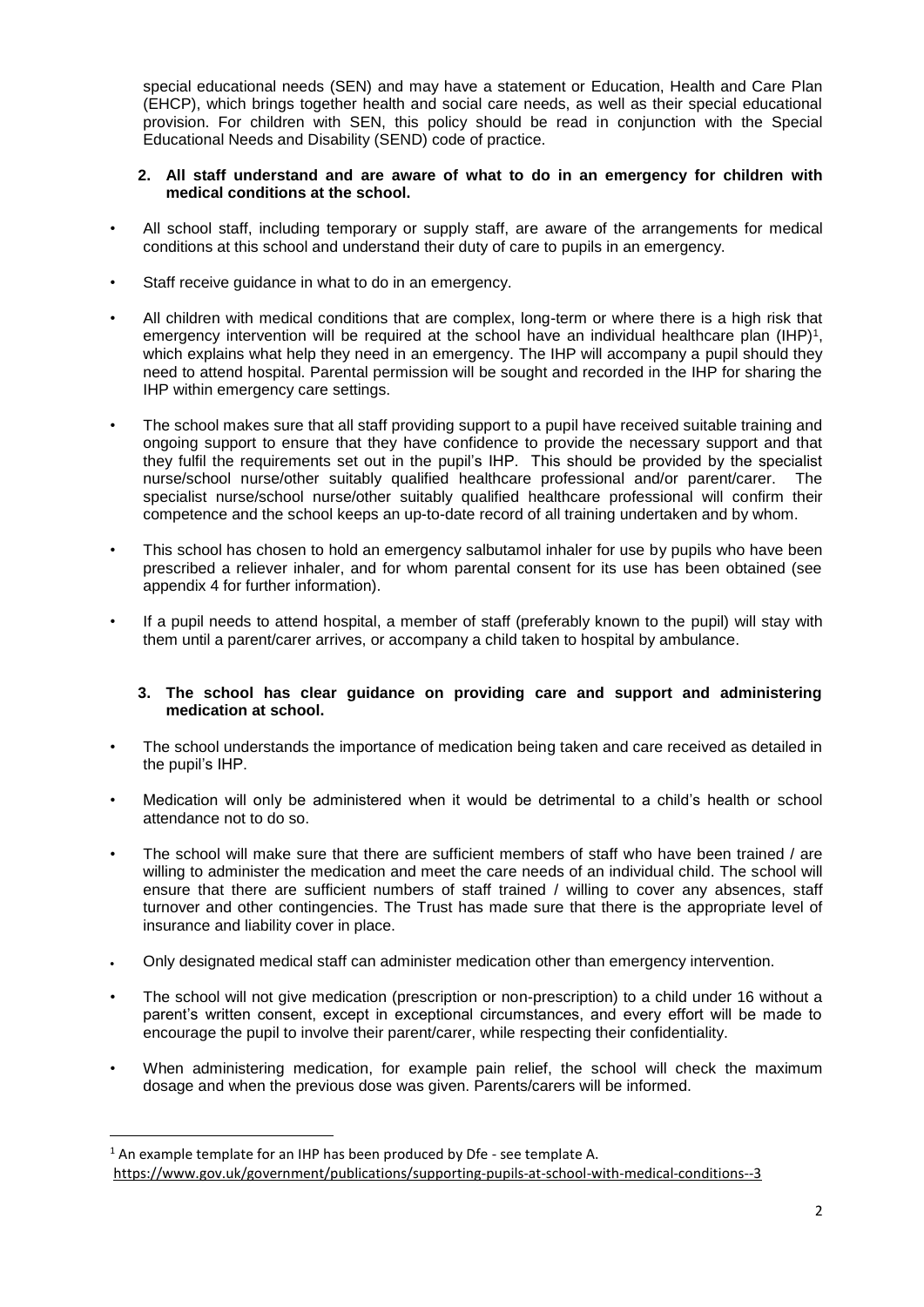- The school will make sure that an appropriate member of staff is available to accompany a pupil with a medical condition on an off-site visit, including overnight stays.
- Parents/carers at the school understand that they should let the school know immediately if their child's needs change.
- If a pupil misuses their medication, or anyone else's, their parent/carer is informed as soon as possible and the school's disciplinary procedures are followed.

## **4. This school has clear guidance on the storage of medication and equipment at school.**

- The school makes sure that all staff understand what constitutes an emergency for an individual child, and makes sure that emergency medication/equipment eg asthma inhalers, epi-pens etc are readily available wherever the child is in the school and on off-site activities, and are not locked away.
- Those pupils deemed competent by parents and designated medical staff to carry their own medication/equipment with them will be identified and recorded through the pupil's IHP, in agreement with parents/carers.
- Otherwise the school will store controlled drugs securely in a non-portable container, with only named staff having access. Staff at the school can administer a controlled drug to a pupil once they have had specialist training.
- The school will make sure that all medication is stored safely and that pupils with medical conditions know where they are at all times / have access to them without delay. Under no circumstances will medication be stored in first aid boxes.
- The school will only accept medication that is in date, labelled and in its original container including prescribing instructions for administration. The exception to this is insulin which, though it must still be in date, will generally be supplied in an insulin injector pen or a pump.
- Parents/carers are asked to provide new and in-date medication when appropriate.
- The school disposes of needles and other sharps in line with local policies. Sharps boxes are kept securely at school, and will accompany a child on off-site visits. They are collected and disposed of in line with local authority procedures.

#### **5. This school has clear guidance about record keeping.**

- As part of the school's admissions process and annual data collection exercise, parents/carers are asked if their child has any medical conditions. These procedures also cover transitional arrangements between other schools and colleges.
- The school uses an Individual Health Care Plan (IHCP) to record the support an individual pupil needs around their medical condition. The IHCP is developed with the pupil (where appropriate), parent/carer, member of school staff, specialist nurse (where appropriate) and relevant healthcare services. Where a child has DSEN but does not have a statement or EHC plan, their special educational needs are mentioned in their IHCP. This will be cross-referenced with the pupil's Learning Passport / Provision Map.
- Appendix 2 is used to identify and agree the support a child needs and the development of an JHCP.
- The school has a centralised register of IHCPs and an identified member of staff has the responsibility for this register.
- IHCPs are regularly reviewed, at least every year or whenever the pupil's needs change.
- The pupil (where appropriate), parents/carers, specialist nurse (where appropriate) and relevant healthcare services hold a copy of the IHCP. Other school staff are made aware of and have access to the IHCP for the pupils in their care.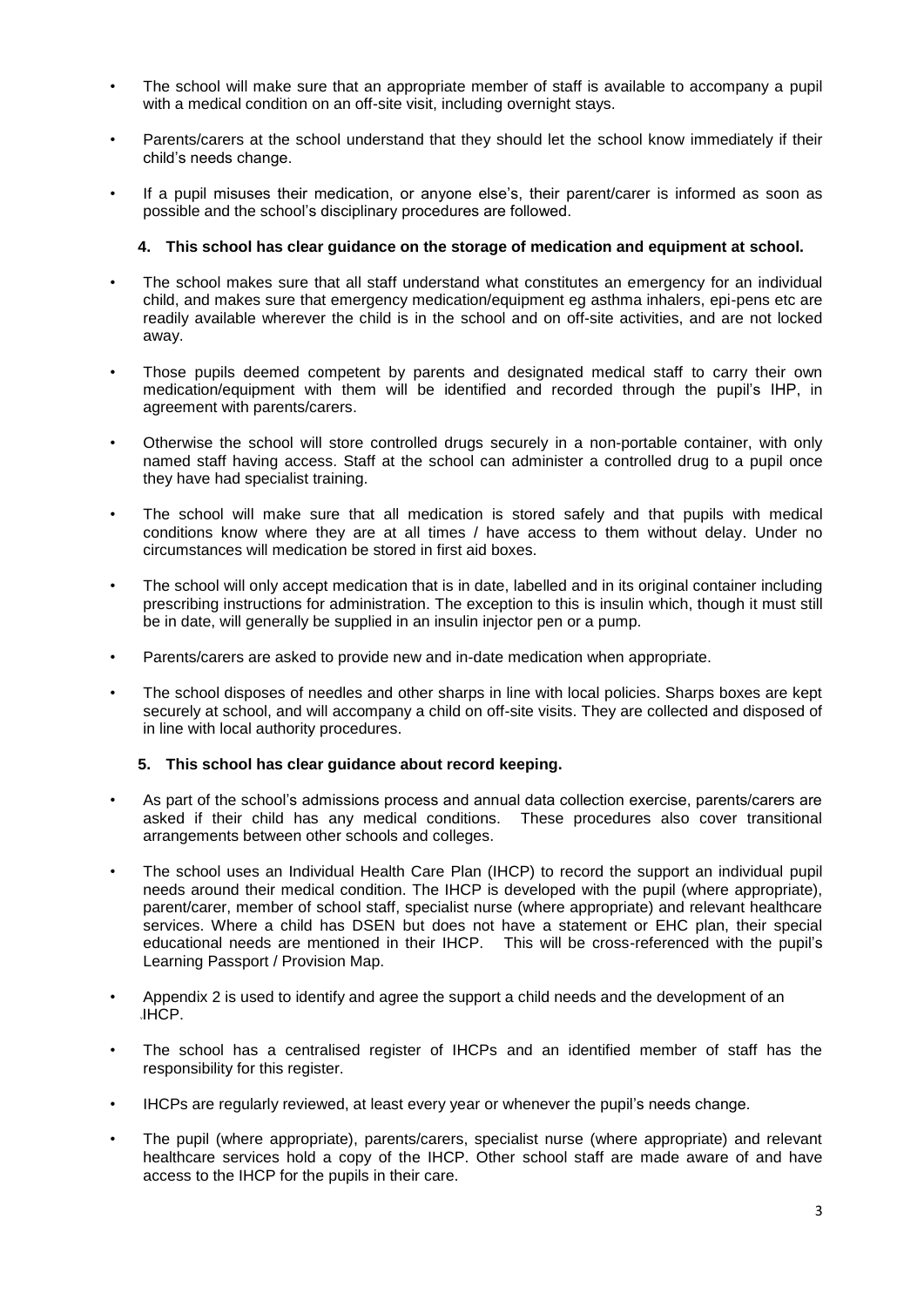- The school makes sure that the pupil's confidentiality is protected.
- The school seeks permission from parents/carers before sharing any medical information with any other party.
- The school keeps an accurate record of all medication administered, including the dose, time, date and supervising staff.
	- **6. This school ensures that the whole school environment is inclusive and favourable to pupils with medical conditions. This includes the physical environment, as well as social, sporting and educational activities.**
- The school is committed to providing a physical environment accessible to pupils with medical conditions, and pupils are consulted to ensure this accessibility. The school is also committed to an accessible physical environment for out-of-school activities.
- The school makes sure the needs of pupils with medical conditions are adequately considered to ensure their involvement in structured and unstructured activities, extended school activities and residential visits.
- All staff use opportunities such as PSHE and science lessons to raise awareness of medical conditions to help promote a positive environment.
- The school understands the importance of all pupils taking part in off-site visits and physical activity, and that all relevant staff make reasonable and appropriate adjustments to such activities in order that they are accessible to all pupils. This includes out-of-school clubs and team sports. Risk assessments will be conducted as part of the planning process to take account of any additional controls required for individual pupil needs.
- The school understands that all relevant staff are aware that pupils should not be forced to take part in activities if they are unwell. They should also be aware of pupils who have been advised to avoid/take special precautions during activity, and the potential triggers for a pupil's medical condition when exercising and how to minimise these.

#### **7. This school makes sure that pupils have the appropriate medication/equipment/food with them during physical activity and offsite visits.**

- The school makes sure that pupils with medical conditions can participate fully in all aspects of the curriculum, and enjoy the same opportunities at school as any other child, and that appropriate adjustments and extra support are provided.
- All school staff understand that frequent absences, or symptoms such as limited concentration and frequent tiredness, may be due to a pupil's medical condition.
- The school will not penalise pupils for their attendance if their absences relate to their ongoing medical condition.
- The school will refer pupils with medical conditions who are finding it difficult to keep up educationally to the SENCO, who will liaise with the pupil (where appropriate), parent/carer and the pupil's healthcare professional.
- The school makes sure that a risk assessment is carried out before any out-of-school visit. including work experience and educational placements (where applicable). The needs of pupils with medical conditions are considered during this process and plans are put in place for any additional medication, equipment or support that may be required.
	- **8. This school is aware of the common triggers that can make common medical conditions worse or can bring on an emergency. The school is actively working towards reducing or eliminating these health and safety risks.**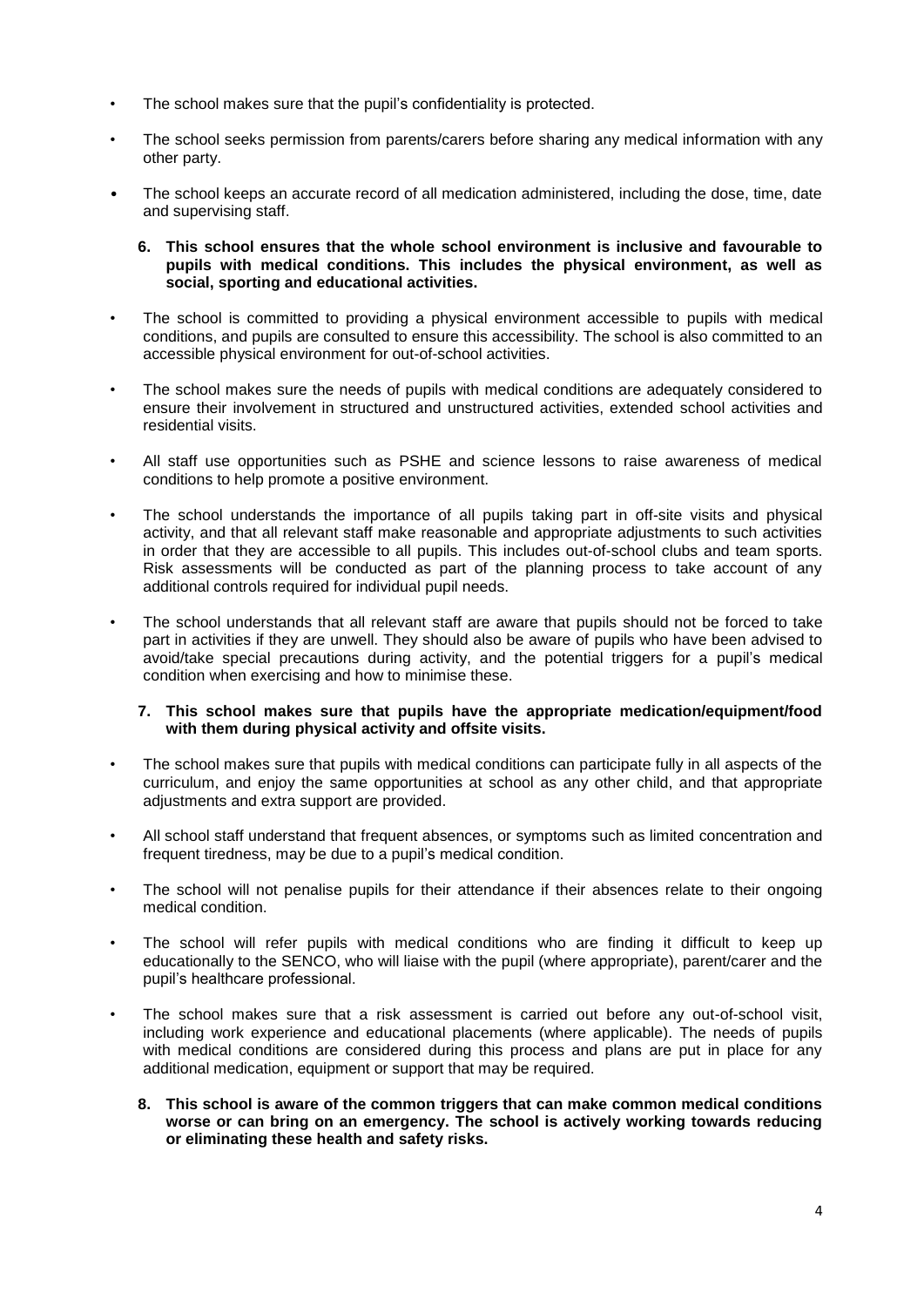- The school is committed to identifying and reducing triggers both at school and on out-of-school visits.
- School staff have been given guidance and written information on medical conditions, which includes avoiding/reducing exposure to common triggers.
- The IHP details an individual pupil's triggers, and details how to make sure the pupil remains safe throughout the whole school day, and on out-of-school activities. Risk assessments are carried out on all out-of-school activities, taking into account the needs of pupils with medical needs.
- The school reviews all medical emergencies and incidents to see how they could have been avoided, and changes school policy according to these reviews.
	- **9. Each member of the school and health community knows their roles and responsibilities in maintaining and implementing an effective medical conditions policy.**
- The school works in partnership with all relevant parties including the pupil (where appropriate), parent/carer, those in governance, all school staff, employers and healthcare professionals to ensure that the policy is planned, implemented and maintained successfully.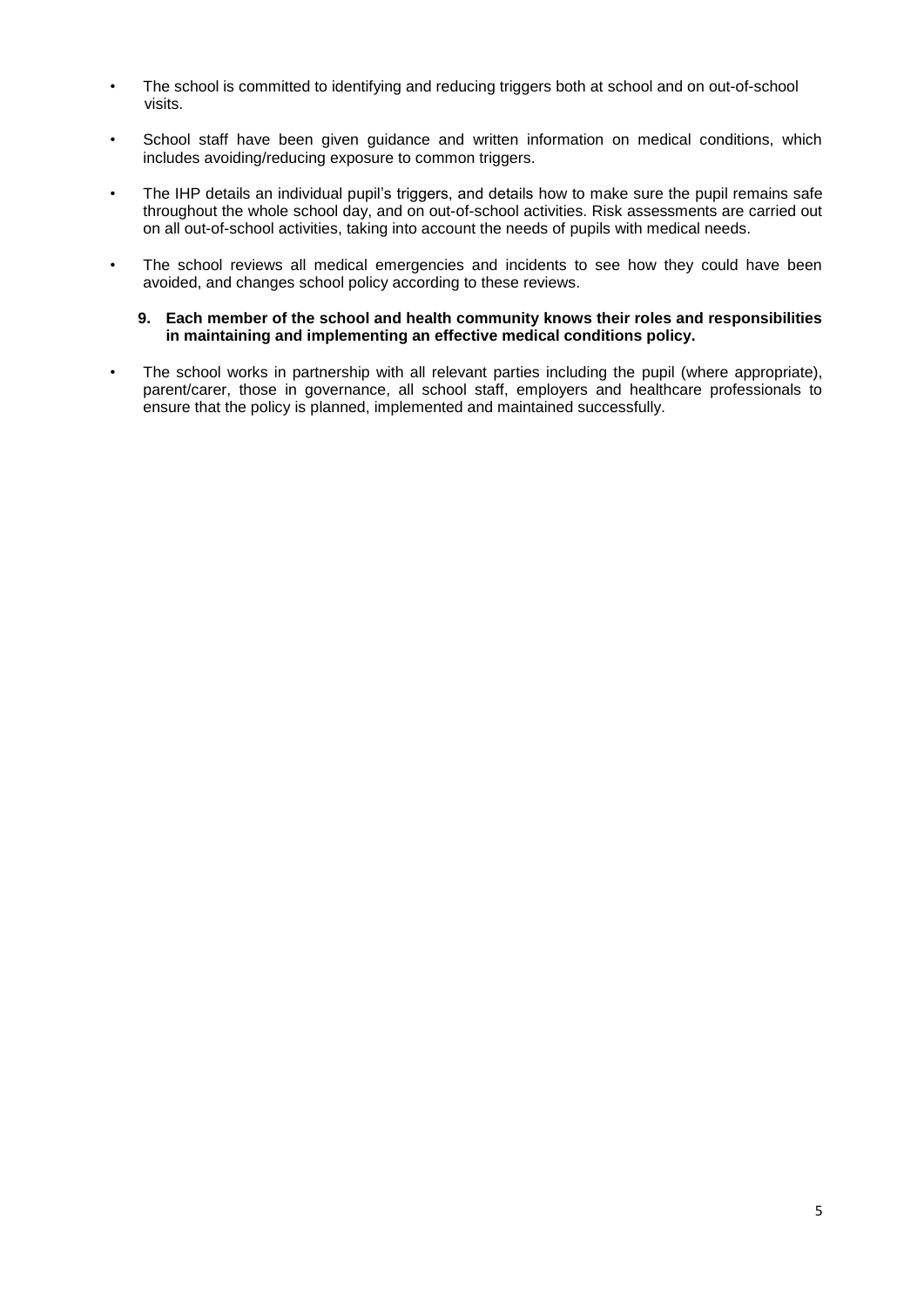# **Appendix 1**

# **Protocols for Common Medical Conditions**

The school adopts the guidelines in the School Nurse Manual for the care of pupils with some common medical conditions as follows:

## High temperature

Please keep child/young person at home (or the school will send them home), for a pupil with a temperature of 37.5 or above. The child/young person can return to school when temperature remains below 37.5 for 24 hours without medication

#### Vomiting and diarrhoea

If your child has experienced vomiting or diarrhoea, please keep them at home until 48 hours after the last episode of vomiting or diarrhoea. We will send pupils home if they experience vomiting or diarrhoea in school. This does not apply if the child/young person has an underlying condition that causes vomiting or diarrhoea. In these circumstances, please supply a letter from a GP to explain a pre-existing condition.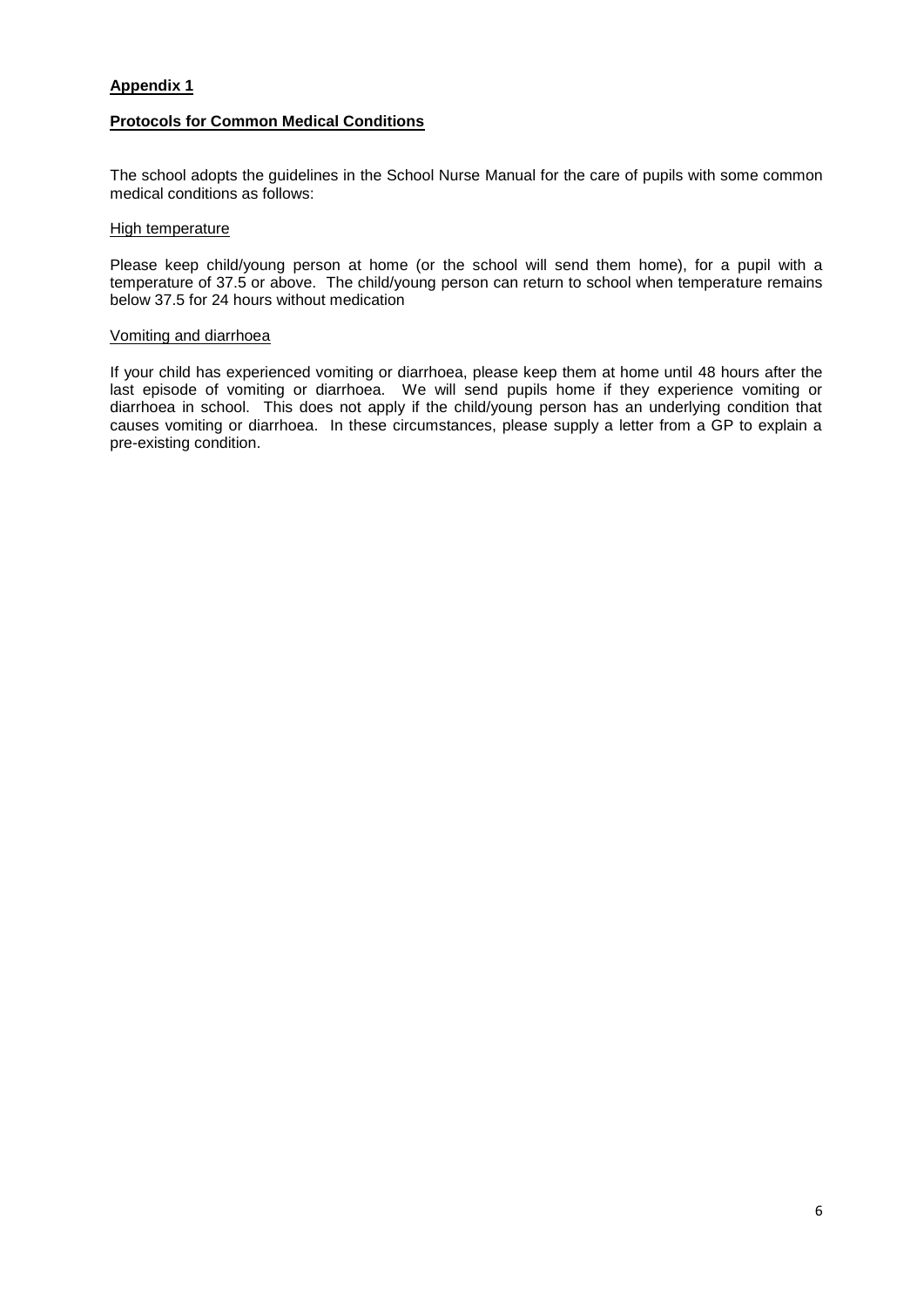# **Appendix 2**

# **Model process for developing individual healthcare plans and template for IHCP**

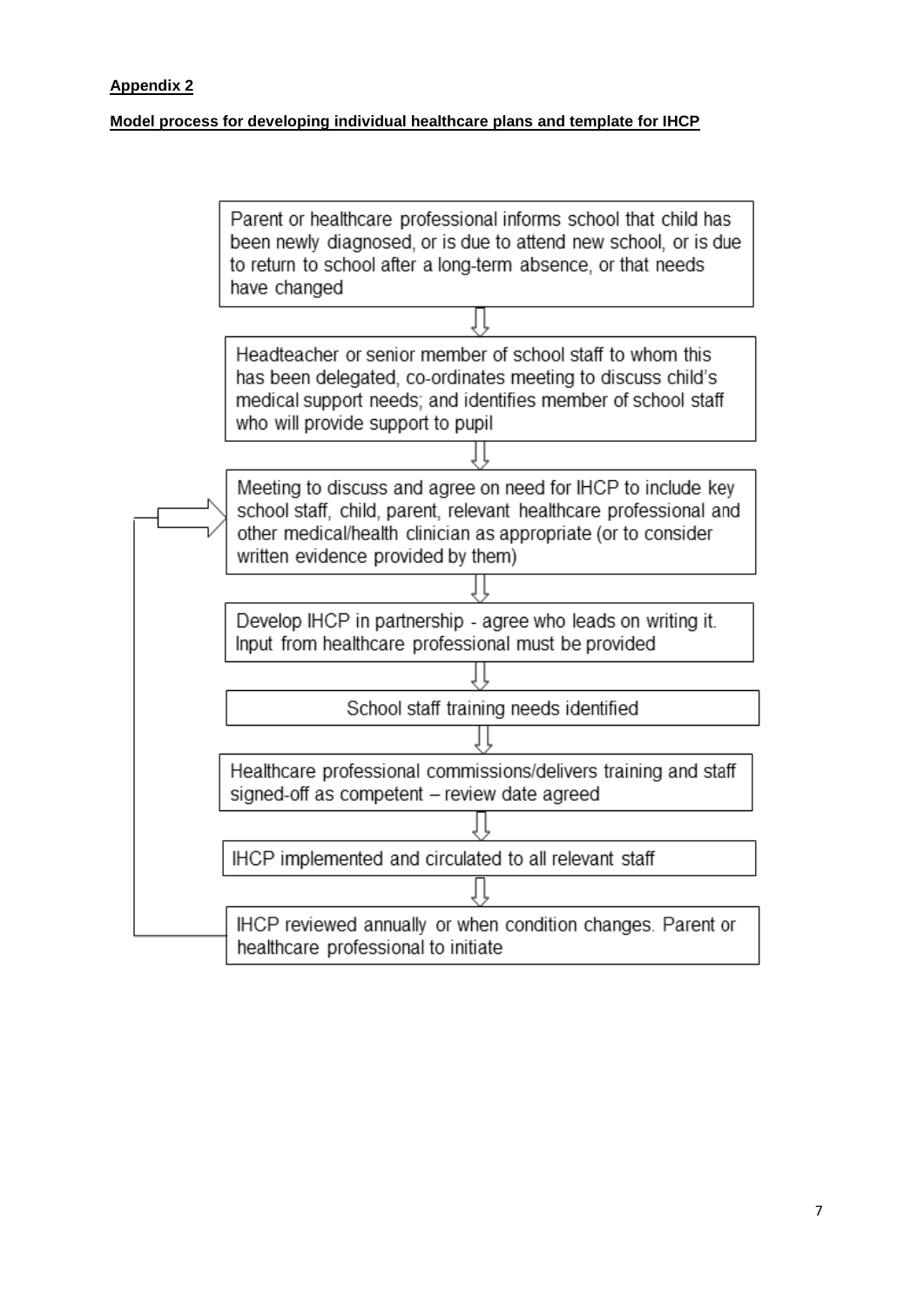# **Individual Healthcare Plan**



| Name of school/college/setting |  |
|--------------------------------|--|
| Child's name                   |  |
| Group/class/form               |  |
| Date of birth                  |  |
| Child's address                |  |
|                                |  |
| Medical diagnosis or condition |  |
| Date                           |  |
| Review date                    |  |
|                                |  |

# **Family Contact Information**

Name

Phone no. (work)

(home)

(mobile)

Name

Phone no. (work)

(home)

(mobile)

# **Clinic/Hospital Contact**

Name Phone no.

# **G.P .**

Name

Phone no.

Who is responsible for providing support in school



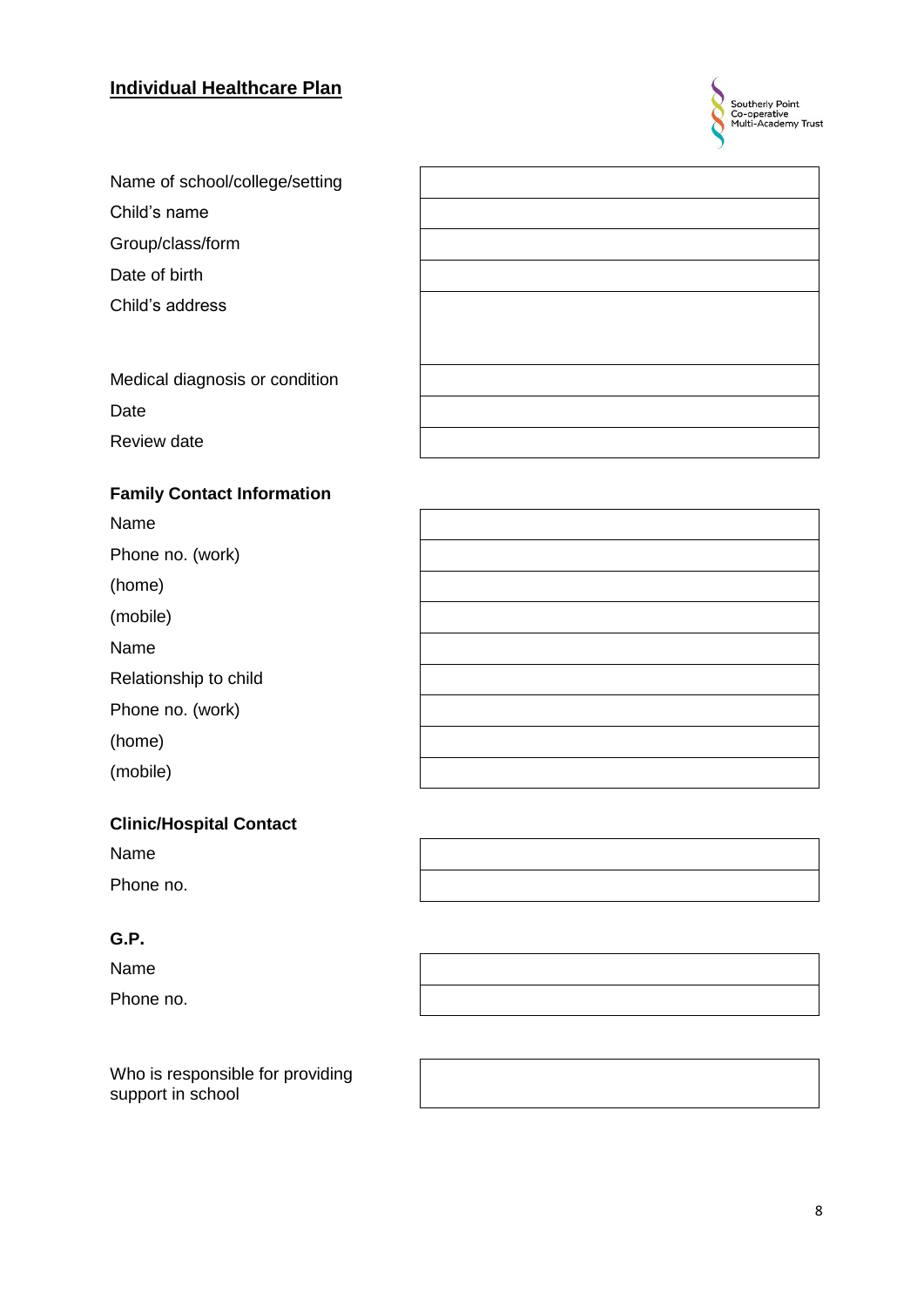Describe medical needs and give details of child's symptoms, triggers, signs, treatments, facilities, equipment or devices, environmental issues etc

Name of medication, dose, method of administration, when to be taken, side effects, contraindications, administered by/self-administered with/without supervision

Daily care requirements

Specific support for the pupil's educational, social and emotional needs

Arrangements for school visits/trips etc

Other information

Describe what constitutes an emergency, and the action to take if this occurs

Who is responsible in an emergency *(state if different for off-site activities)*

Plan developed with

Staff training needed/undertaken – who, what, when

Form copied to